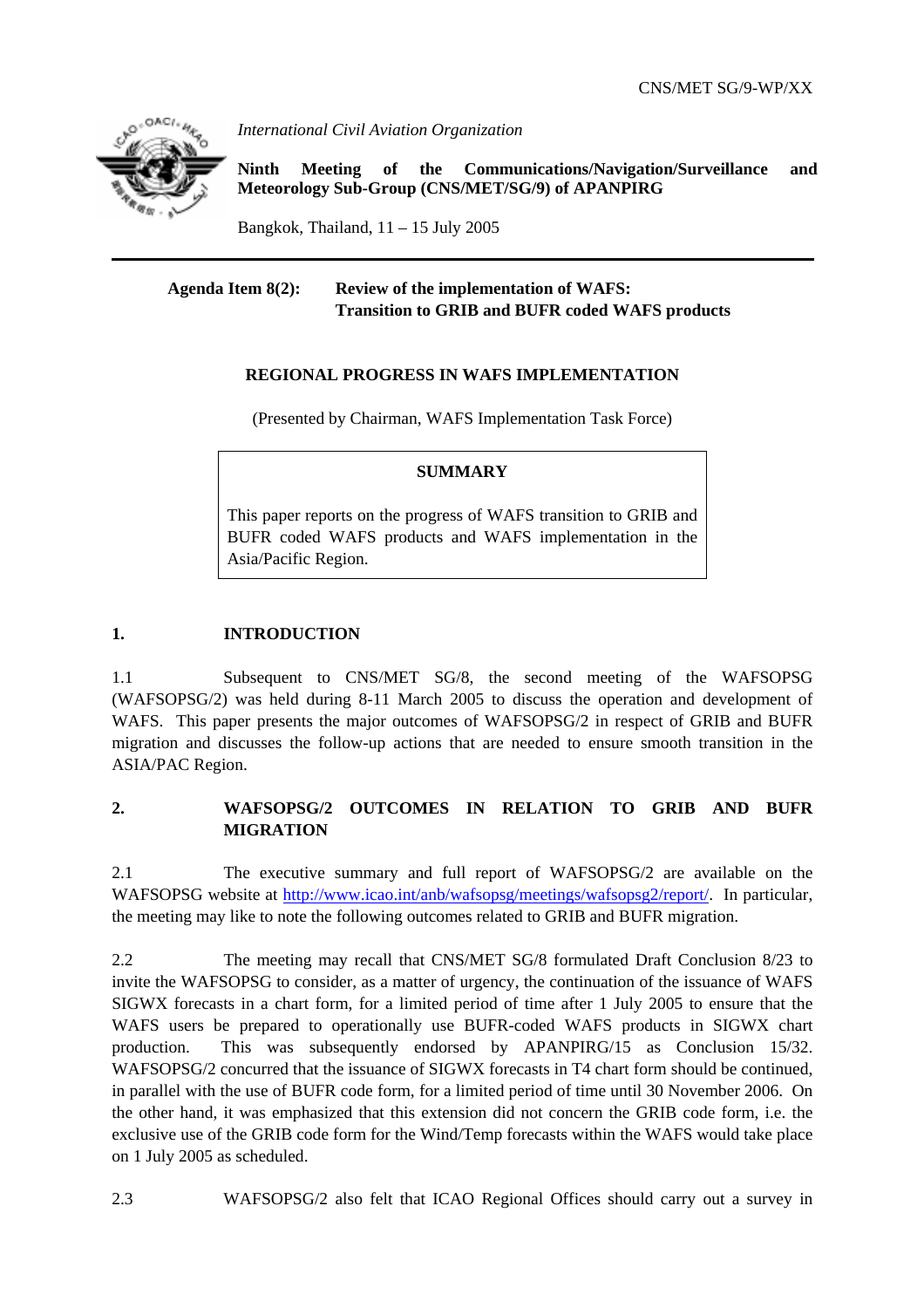May 2006 to verify the implementation of the reception and utilization of BUFR-coded SIGWX forecasts by States, and that the Secretariat should present the results of this consultation for consideration and future action by WAFSOPSG/3 scheduled to be held in September 2006. States and users are expected to be able to purchase the necessary BUFR decoding software in time for the new cut-off date; if an additional extension were considered necessary, WAFSOPSG/3 would still be in a position to consider prolonging the provision of SIGWX forecasts in chart form beyond 30 November 2006. As the WAFS Implementation Task Force (WAFS/I TF) is responsible for coordinating the replacement of SIGWX charts in T4 facsimile format by BUFR encoded products in the Asia/Pacific Region, the meeting may wish to consider requesting the TF to conduct the abovementioned survey and formulate the following draft Conclusion:

## **Draft Conclusion 9/xx – Survey on the Implementation of the Reception and Utilization of BUFR-coded SIGWX Forecasts in ASIA/PAC**

That, the WAFS Implementation Task Force (WAFS/I TF) be requested to conduct a survey in May 2006, with assistance of the ICAO Regional Office, to verify the implementation of the reception and utilization of BUFR-coded SIGWX forecasts by States in the Asia/Pacific Region.

2.4 Another proposal related to SIGWX forecasts in chart form was formulated by WAFSOPSG/2 calling for the WAFC Provider States to provide, on a trial basis, WAFS SIGWX forecasts in chart form for the fixed ICAO areas of coverage using the industry standard Portable Network Graphics (PNG) graphical format or an equivalent industry standard, place these charts on the WAFS FTP server by 1 July 2005 and to report back to WAFSOPSG/3 which would assess the desirability of continuing the provision of WAFS SIGWX forecasts in chart form using the PNG format or an equivalent industry standard. The meeting may like to note that WAFC London SIGWX forecasts in PNG format have been made available on the WAFS FTP server since May 2005.

2.5 WAFSOPSG/2 also agreed that, in response to APANPIRG Conclusion 15/34 formulated by this sub-group, WAFC London should amend the *Guidelines for representing WAFS significant weather (SIGWX) data in BUFR* requiring that the WAFS visualization software should automatically generate compliant SIGWX charts from the BUFR code for the standard ICAO areas and bring the amended guidelines to the attention of software vendors. The meeting may wish to note that the amendments have been made by WAFC London and the latest version (Version 2.6) of the Guidelines have been made available on the ICAO WAFSOPSG website: http://www.icao.int/anb/wafsopsg/WAFS SIGWX BUFR-V2.pdf. The updated Guidelines have also addressed a number of technical issues, including:

- (a) plotting scheme for coinciding tropical cyclone, volcano and/or radiation events, which would give the highest priority to volcanic ash, followed by radiation events and tropical cyclones;
- (b) plotting scheme giving preference to the letters of the cities over labels and text boxes with the understanding that the meteorological phenomena would continue to maintain the highest priority at all times as far as the display was concerned; and
- (c) a recommendation that the workstation software complies fully with ICAO Annex 3 (especially the Appendix 8 SARPs).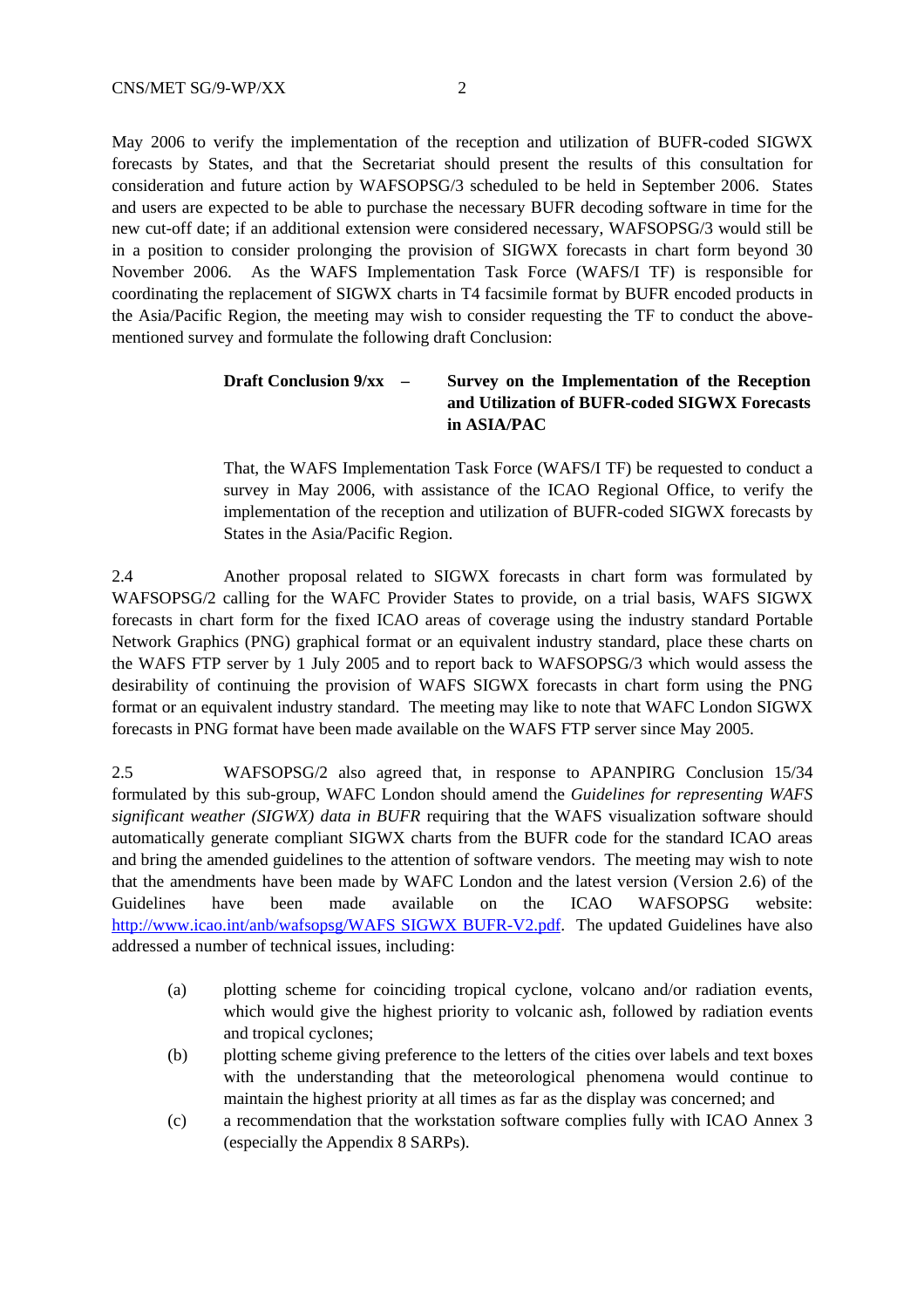### **3. REGIONAL PROGRESS**

3.1 The progress of WAFS implementation in the ASIA/PAC Regions has been tracked by the document "ASIA/PAC WAFS Implementation Plan and Procedures" developed and maintained by the WAFS/I TF since 1998. This document was last updated by CNS/MET SG/8 in July 2004 and is included as the Appendix to this paper for review and necessary updating by this meeting.

3.2 The meeting is invited to review the progress of WAFS implementation in the Asia/Pacific Region against the "Indicative Timetable for Implementation of WAFS" given in the "ASIA/PAC WAFS Implementation Plan and Procedures" (see Attachment 1 of Appendix), in particular the progress of the following items which are already due for completion: -

| <b>Item</b>    | <b>Task/Stage of Implementation of WAFS</b>                                                                              | <b>Anticipated Date</b>                      |
|----------------|--------------------------------------------------------------------------------------------------------------------------|----------------------------------------------|
| $\overline{4}$ | All states that receive GRIB products capable<br>of converting GRIB forecasts to Wind/Temp<br>charts                     | early 2005                                   |
| 5              | Removal of T4 Facsimile Wind/Temp charts<br>from the satellite broadcast                                                 | 1 July 2005                                  |
| 7              | States having the ability to operate the<br>decoding software to convert BUFR SIGWX<br>messages into graphical format    | early 2005                                   |
| 8              | The satellite distribution by the two WAFCs of<br>global SWH and of SWM for limited<br>geographical areas in BUFR format | June 2003 (SADIS<br>SWH)<br>late 2004 (SADIS |
|                |                                                                                                                          | SWM)<br>late 2004 (ISCS<br>SWH & SWM)        |

3.3 As regards items 4 and 5, by the time of the meeting in July 2005, the exclusive use of the GRIB code form for the Wind/Temp forecasts within the WAFS should have already been achieved. As regards item 7, the meeting may wish to note that SADIS and ISCS Provider States had provided a conjoint training on the operational use of GRIB and BUFR coded WAFS products for both SADIS and ISCS user States in the ASIA/PAC Region at the ICAO regional office in January 2005. Experts of this meeting are invited to provide updates of the States' readiness in the production of charts from GRIB and BUFR coded WAFS forecasts at the meeting.

3.4 As regards item 8, the meeting may wish to note that the satellite distribution of SWM for limited geographical areas in BUFR format was achieved by WAFC London in early April 2005. The satellite distribution of SWH and SWM in BUFR format by WAFC Washington was expected to be achieved in June 2005. BUFR data for testing purpose generated by WAFC Washington had become available on the ISCS satellite broadcast and via Internet since January 2005.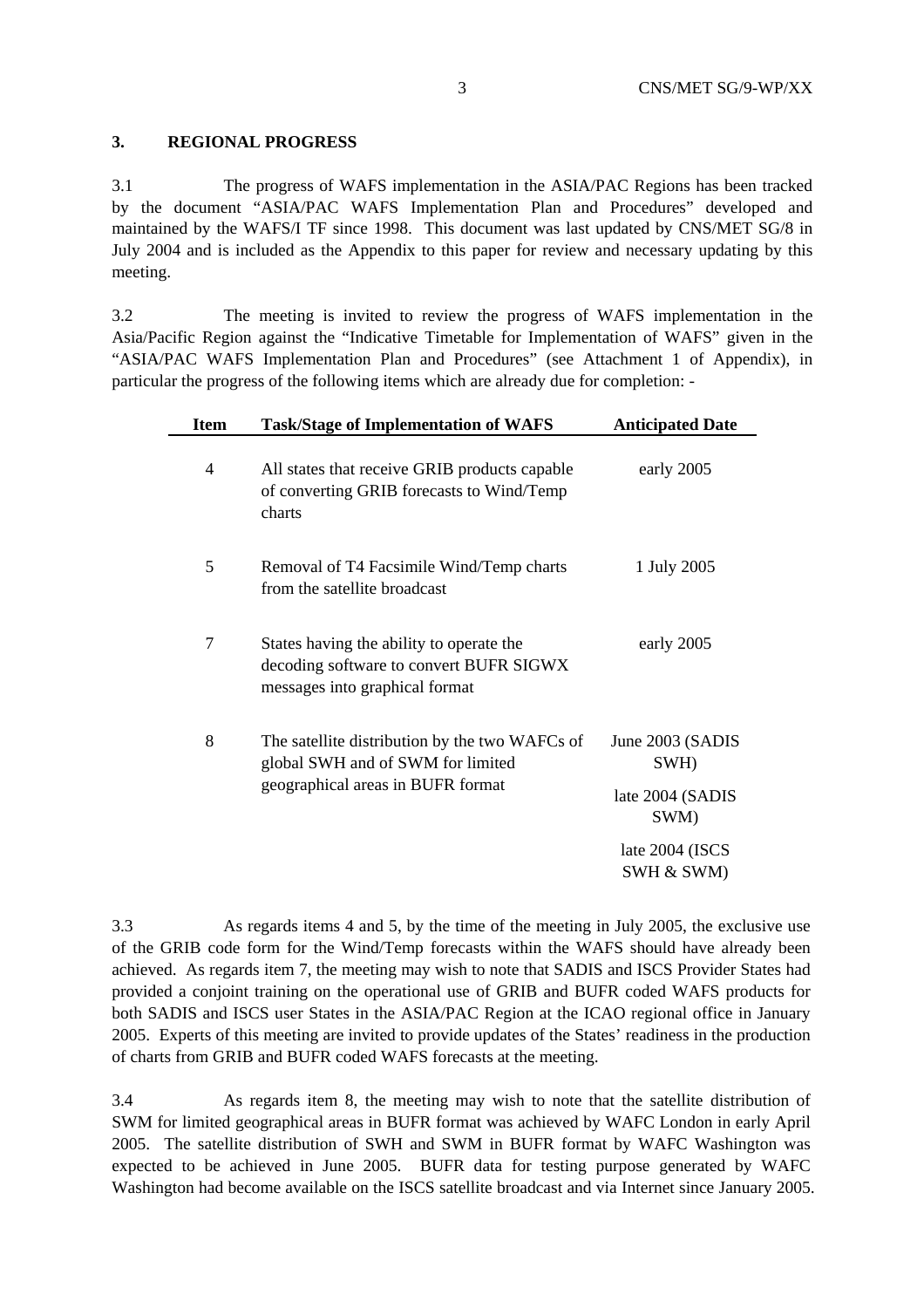3.5 In view of the need of continuous monitoring of the progress of BUFR migration in the Asia/Pacific Region and providing survey feedback to WAFSOPSG/3 for deciding on whether additional extension of the provision of SIGWX forecasts in chart form will be required, the meeting may wish to consider the need for updating the ASIA/PAC WAFS Implementation Plan and Procedures and the work programme of the WAFS/I TF, and formulate the following draft Conclusion:

## **Draft Conclusion 9/xx – ASIA/PAC WAFS Implementation Plan and WAFS Implementation Task Force**

That,

- (a) the ASIA/PAC WAFS Implementation Plan and Procedures be amended as shown in Appendix to the report;
- (b) the work programme of the WAFS Implementation Task Force be amended as given in Appendix \_ to the report.

## **4. OTHER ISSUES IN RELATION TO BUFR MIGRATION**

4.1 During 30 November – 23 December 2004, Hong Kong, China conducted a survey to collect feedback from airlines operating at the Hong Kong International Airport on the new SIGWX charts generated from BUFR coded WAFS data using one of the visualization software packages evaluated by WAFC London. The majority of the airlines found the new BUFR charts an improvement over the existing T4 charts and support them replacing the existing T4 charts. In view of this positive feedback, Hong Kong, China is planning for the operational use of BUFR charts and to progressively introduce new customized BUFR charts for additional areas based on airlines' requests. Details of the survey results can be found in a working paper (WP/17) discussed at WAFSOPSG/2 (http://www.icao.int/anb/wafsopsg/meetings/wafsopsg2/wp/Wp17.pdf).

4.2 Based on users' feedback to the survey, it was suggested that aerodromes on the SIGWX charts should be indicated using the standard ICAO location indicator, instead of the first letter of the city, as currently stipulated by Appendix 8 para. 4.1.1.1 d) of Annex 3. The initial view of WAFSOPSG/2 was that the proposed addition of three letters could, under certain circumstances, increase clutter and might therefore be undesirable. Unless there was a general requirement, they would not further consider the proposed change. However, on further discussions with airline users and IFALPA representatives on this outcome, the request for indicating the aerodromes on the SIGWX charts using the standard ICAO location indicator is maintained and strongly supported. The meeting may therefore wish to consider whether there are merits in this request, and if so, formulate the following draft Conclusion:

#### **Draft Conclusion 9/xx – Depiction of Aerodromes on SIGWX Charts**

That, ICAO be invited to consider amending Annex 3 so that the aerodromes on the SIGWX charts should be required to be indicated using the standard ICAO location indicator, instead of the first letter of the city.

4.3 In the course of discussion with airline users on the operational use of the new BUFR charts, the uninterrupted availability of these charts were highlighted. The meeting may recall that in early April 2005 when BUFR coded SWM became available from WAFC London, a number of other changes were made at the same time to the BUFR descriptors/message header affecting the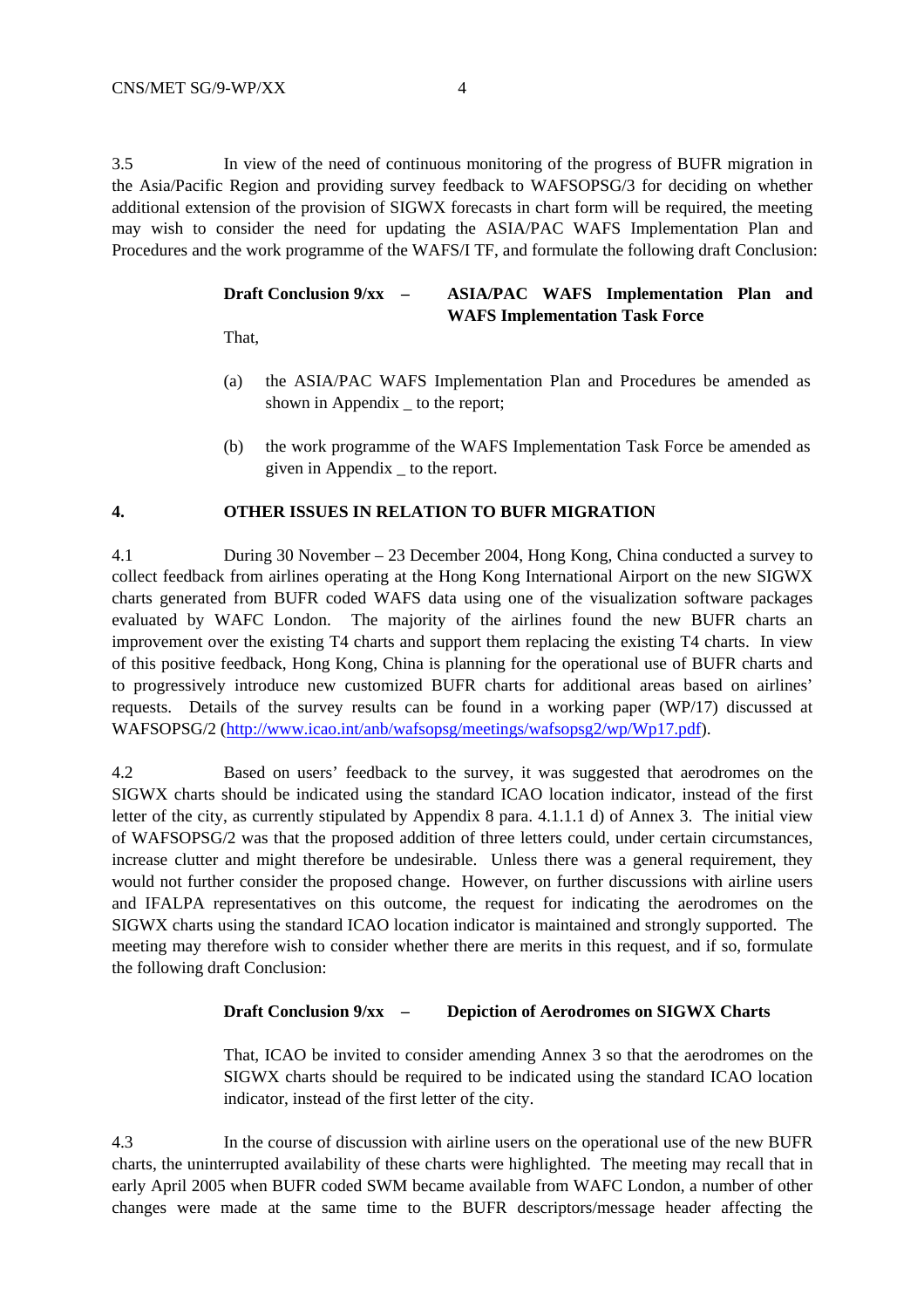encoding/decoding of turbulence, jet streams, tropical cyclones, volcanoes, sandstorms, and radiation events. These changes to the BUFR coded SIGWX forecasts, which were not backward compatible, led to interruption of the new BUFR chart service for many days, possibly due to the lack of sufficient time for the software modifications and/or adequate testing of the modified software. The meeting may like to consider inviting the WAFC Provider States to review the current procedures for implementation of changes to the BUFR coded SIGWX forecasts so that all the stakeholders involved will be well prepared for future changes and formulate the following draft Conclusion:

## **Draft Conclusion 9/xx – Procedures for Implementation of Changes to the BUFR coded SIGWX Forecasts**

That, the WAFC Provider States be invited to review the current procedures for implementation of changes to the BUFR coded SIGWX forecasts with a view to ensure that all the stakeholders involved will be well prepared for future changes.

#### **5. ACTION BY THE MEETING**

- 5.1 The meeting is invited to:
	- (a) note the information in this paper;
	- (b) agree on the proposed draft conclusions; and
	- (c) consider further actions to be taken to foster WAFS implementation in the ASIA/PAC Region.

- - - - - - - - - - - - -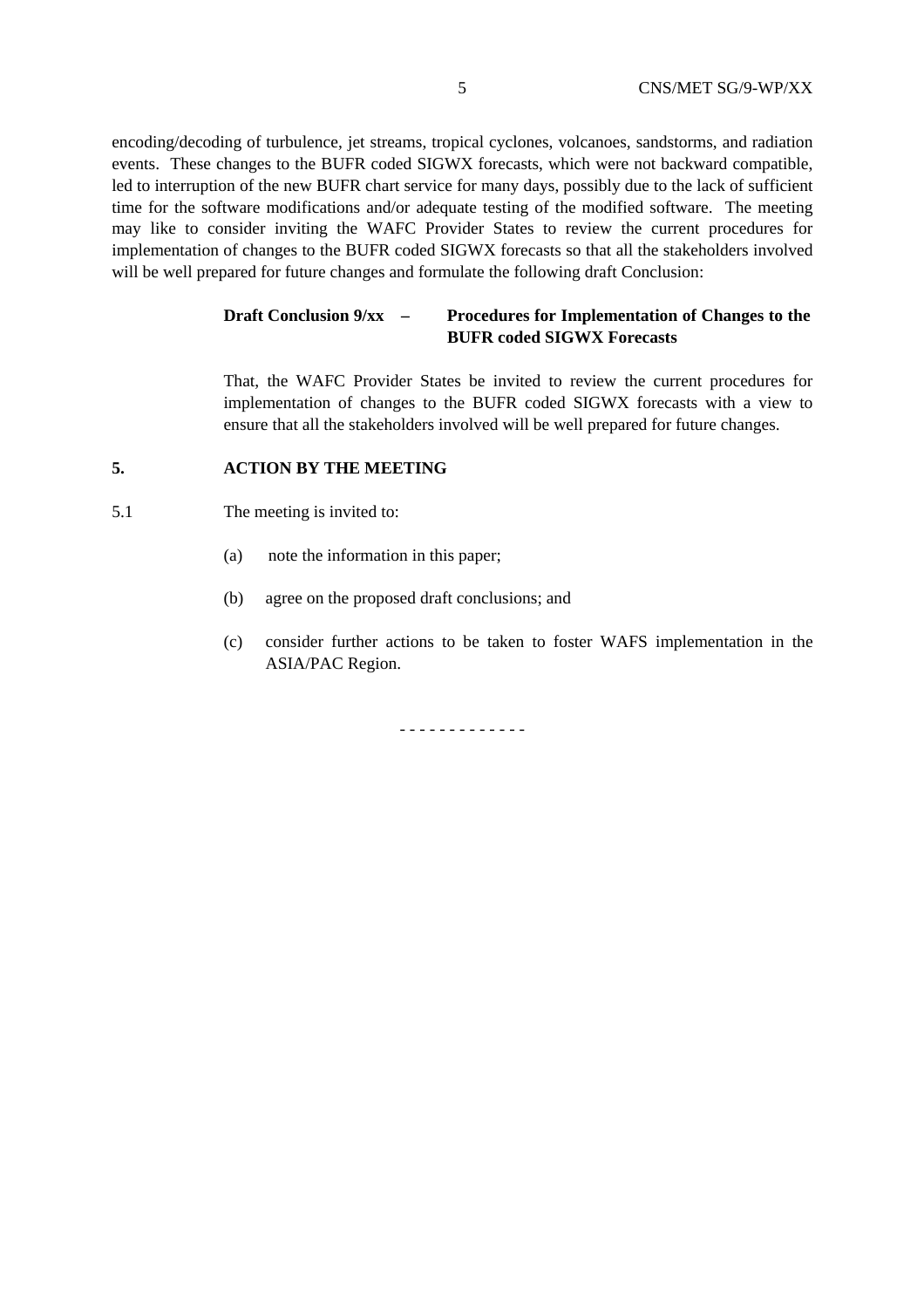

# **ASIA/PAC WAFS Implementation Plan and Procedures**

7th Edition - July 2004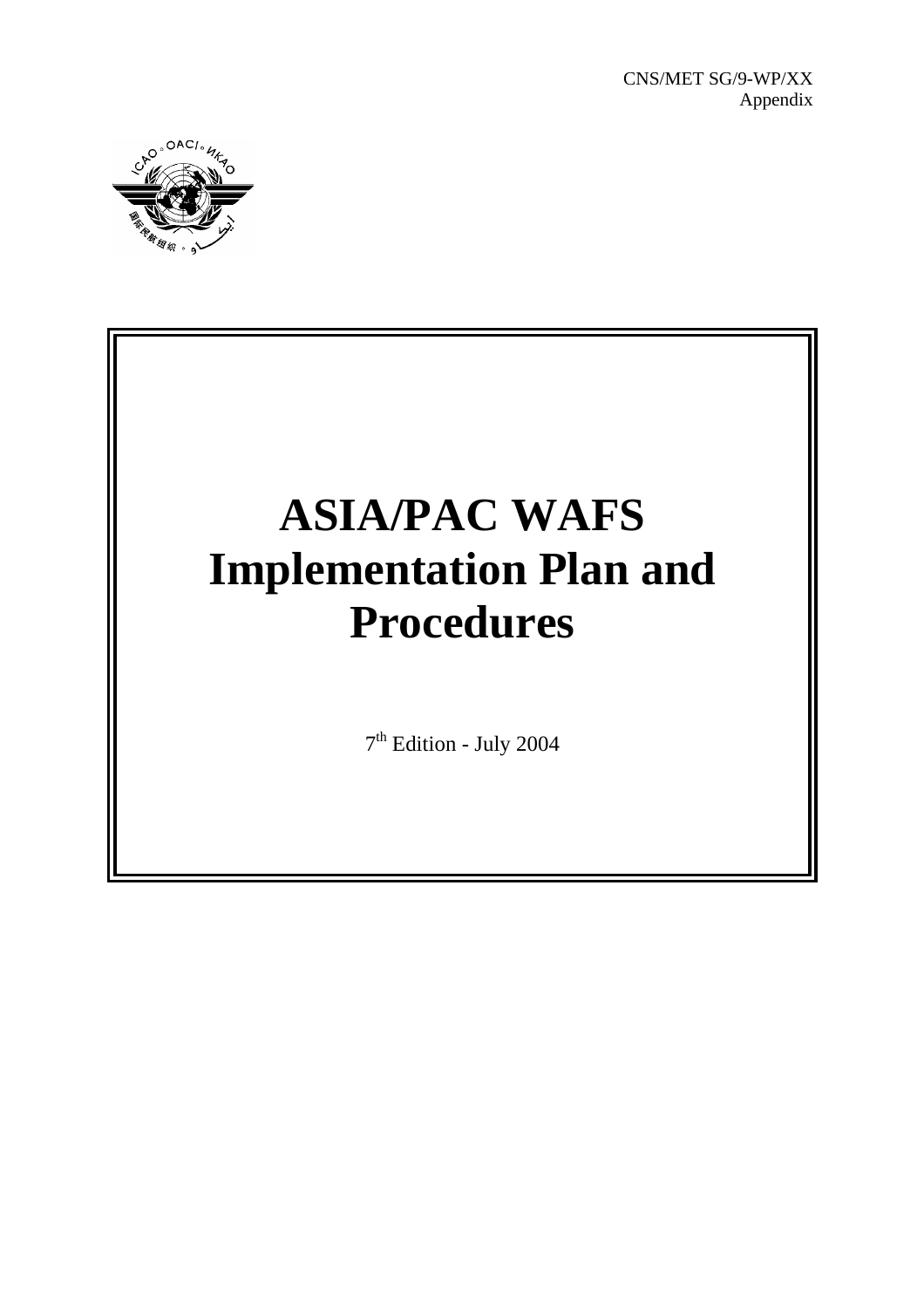## **ASIA/PAC WAFS Implementation Plan and Procedures**

## **7th Edition - July 2004**

## **Introduction**

1. The Asia/Pacific WAFS Implementation Plan and Procedures has been revised to take account of progress already made and in recognition of the impact of the migration to GRIB and BUFR.

## **The Implementation of WAFS**

2. This plan is based on the understanding that the implementation of WAFS in the Asia/Pacific Regions involves:

- a. Production and dissemination by the WAFCs of global forecast winds, temperatures, tropopause height, tropopause temperature and humidity in GRIB format.
- b. The transfer of responsibility for the production for SWH from RAFCs to the two WAFCs, and hence the closing down of the RAFCs.
- c. The implementation of a communication system/s for the distribution of WAFS products in the Asia/Pacific Regions, to all the States that require the products in support of international air navigation. This will be achieved via satellite broadcast (SADIS and ISCS/2). States may need to use an alternative distribution system.
- d. The production and distribution (via satellite broadcast) by the WAFCs, of Global, quality controlled SWH (FL 250 - 630) in BUFR format.
- e. The production and distribution (via satellite broadcast) by the WAFCs of quality controlled SWM (FL 100 - 250) in BUFR format over limited geographical areas where required by PIRGs.
- f. The capability of States to convert BUFR and GRIB messages to graphical products on an operational basis.

#### **SIGWX Charts**

3. The table below shows the status of the SIGWX charts and responsible WAFCs.

| Chart area & responsible WAFC |                  |  |
|-------------------------------|------------------|--|
| G                             | London (SWH)     |  |
|                               | K London (SWH)   |  |
| D                             | London (SWH)     |  |
| J                             | Washington (SWH) |  |
| E                             | London (SWH)     |  |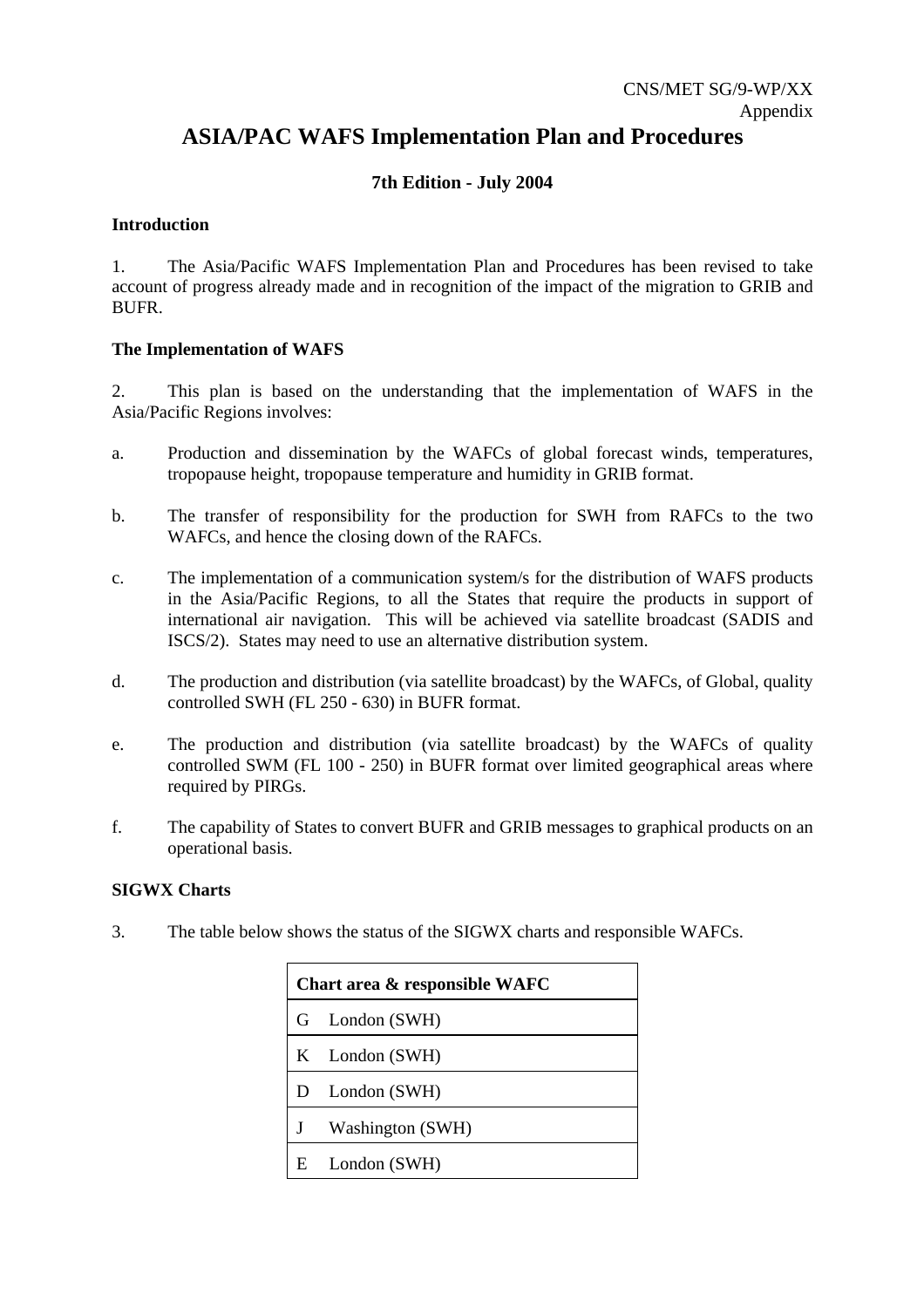| F | Washington (SWH)   |
|---|--------------------|
|   | Washington (SWH)   |
|   | M Washington (SWH) |

4. There will be an ongoing requirement for NMSs to monitor the quality of WAFC products.

5. Action required to be taken by States to adhere to the provision of Annex 3 to ensure the relevant advisories for tropical cyclones, volcanic ash, the accidental release of radio active material and SIGMETs are made available to the WAFCs in a timely manner.

6. The SIGWX charts produced by WAFC Washington are also available on the US NWS Aviation Weather Center Internet site at: http://www.nws.noaa.gov/iscs. All WAFC London products are available on a password controlled internet-based FTP site, together with appropriate GRIB and BUFR decoding facilities.

7. States are encouraged to send comments to the WAFCs about the quality and accuracy of SIGWX on a frequent and regular basis. Contact details for comments are:

## **WAFC Washington**

| i. | <b>NWS/Aviation Weather Center</b> |  |  |
|----|------------------------------------|--|--|
|    | <b>Attention: Mr Mike Campbell</b> |  |  |
|    | 7220 NW 101 <sup>st</sup> Terrace  |  |  |
|    | Kansas City, Missouri              |  |  |
|    | USA 64153-2371                     |  |  |
|    |                                    |  |  |

- ii. E-mail addressed to: mike.campbell@noaa.gov
- iii. Fax number: 1 816 880 0650

## **WAFC London**

| i. | The Met. Office                       |
|----|---------------------------------------|
|    | Attention: Mr. Nigel Gait             |
|    | <b>International Aviation Manager</b> |
|    | <b>Fitzroy Road</b>                   |
|    | Exeter                                |
|    | Devon EX1 3PB                         |
|    | United Kingdom                        |
|    |                                       |

- ii. E-mail addressed to: nigel.gait@metoffice.com
- iii. Fax number: +44 (1392) 885 681

## **Distribution of WAFS Products**

8. Most States in the Asia/Pacific Regions are receiving wind, temperature and humidity forecasts in GRIB, and SIGWX in T4 facsimile format from the two WAFCs by VSAT, either SADIS or ISCS/2. A range of WAFS products are available via the Internet and through bilateral arrangements with neighbouring national meteorological services.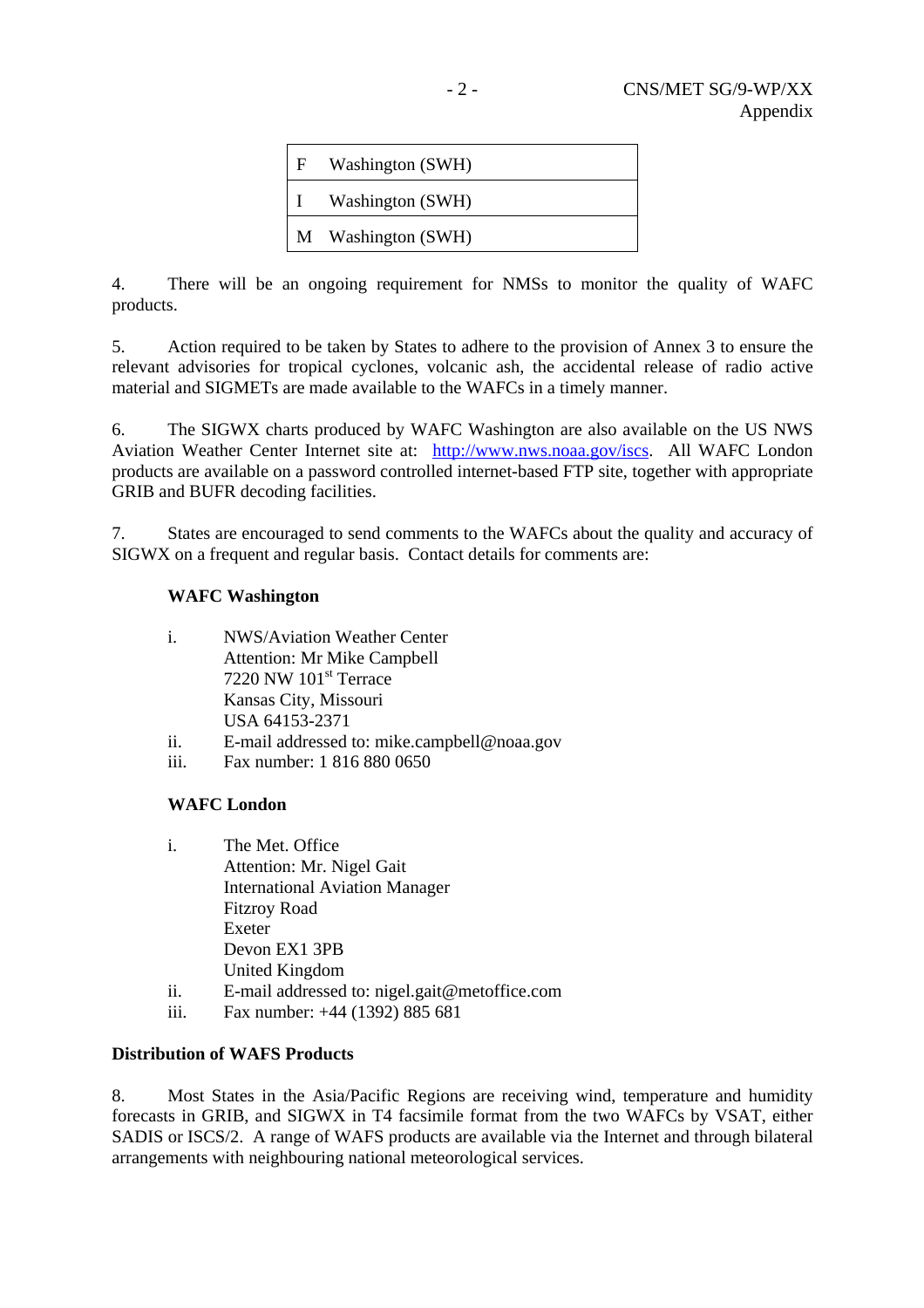9. The two WAFCs will distribute by satellite broadcast Global, quality controlled SWH and quality controlled SWM for limited geographical areas (Note: WAFC London started the operational distribution of Global, quality controlled SWH by satellite broadcast in June 2003) . Once suitable decoding and visualization software has been acquired by States in the Asia/Pacific Regions, to provide them with the ability to operationally construct graphical SIGWX from the BUFR messages, and graphical products from the GRIB messages, the T4 facsimile format charts will be eliminated from the satellite broadcasts.

## **Indicative Timetable for Achieving the Final Phase of WAFS**

10. The table given in Attachment 1 provides an indicative timetable for the implementation of WAFS within the Asia/Pacific Regions.

## **Volcanic Ash Advisory Centres (VAACs)**

11. The VAACs will have an ongoing role of monitoring WAFS SIGWX charts that cover their areas of responsibility, and advising the appropriate WAFC to ensure the accurate inclusion of the volcanic ash symbol.

## **Tropical Cyclone Advisory Centres (TCAC)**

12. The TCACs will have an ongoing role of monitoring WAFS SIGWX charts that cover their areas of responsibility, and advising the appropriate WAFC to ensure the accurate inclusion of the tropical cyclone symbol.